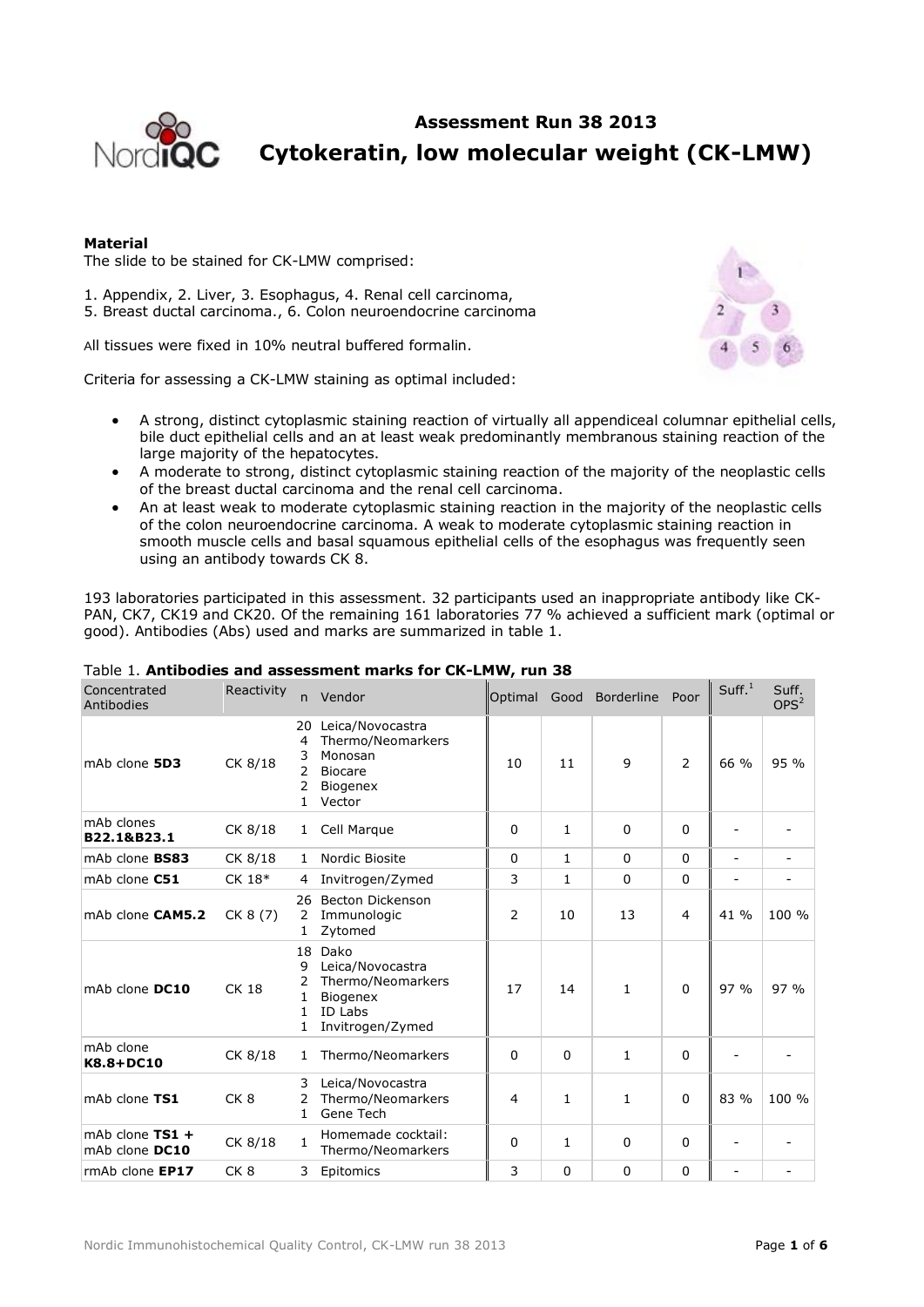| rmAb clone<br><b>EP1628Y</b>                     | CK <sub>8</sub> | $\mathbf{1}$ | Epitomics              | 1            | $\Omega$       | $\Omega$       | 0            |       |       |
|--------------------------------------------------|-----------------|--------------|------------------------|--------------|----------------|----------------|--------------|-------|-------|
| Ready-To-Use<br>Antibodies                       |                 |              |                        |              |                |                |              |       |       |
| mAb clone 5D3<br><b>PM056</b>                    | CK 8/18         | $\mathbf{1}$ | <b>Biocare</b>         | $\mathbf 0$  | $\mathbf{1}$   | $\overline{0}$ | $\mathbf 0$  |       |       |
| mAb clone 5D3<br><b>PA0067</b>                   | CK 8/18         | 6            | Leica/Novocastra       | 5            | $\mathbf{1}$   | $\mathbf 0$    | $\mathbf 0$  | 100 % | 100 % |
| mAb clone 5D3<br><b>RTU-5D3</b>                  | CK 8/18         | $\mathbf{2}$ | Leica/Novocastra       | 2            | $\Omega$       | $\overline{0}$ | $\mathbf{0}$ |       |       |
| mAb clone<br>35betaH11<br>760-2637               | CK <sub>8</sub> | 5            | Ventana/Cell Marque    | 0            | $\Omega$       | $\overline{2}$ | 3            |       |       |
| mAb clone<br>35betaH11<br><b>MON-RTU1075</b>     | CK <sub>8</sub> | $\mathbf{1}$ | Monosan                | 0            | 0              | $\mathbf{1}$   | 0            |       |       |
| mAb clones<br>B22.1&B23.1<br>760-4344            | CK 8/18         |              | 17 Ventana/Cell Marque | 15           | $\overline{2}$ | $\mathbf 0$    | $\mathbf 0$  | 100 % | 100 % |
| mAb clones<br>B22.1&B23.1<br><b>MAD-001005QD</b> | CK 8/18         | $\mathbf{1}$ | Master Diagnostica     | $\mathbf{1}$ | $\Omega$       | $\overline{0}$ | $\mathbf{0}$ |       |       |
| mAb clone CAM5.2<br>790-4555                     | CK 8 (7)        | $\mathbf{2}$ | Ventana                | 1            | $\mathbf{1}$   | $\mathbf 0$    | 0            |       |       |
| mAb clone DC10<br><b>IR618</b>                   | <b>CK 18</b>    | 15           | Dako                   | 14           | 1              | $\Omega$       | $\Omega$     | 100 % | 100 % |
| Total                                            |                 | 161          |                        | 78           | 46             | 28             | 9            | ٠     |       |
| Proportion                                       |                 |              |                        | 48 %         | 29 %           | 17 %           | $6\%$        | 77 %  |       |

1) Proportion of sufficient stains (optimal or good),

2) Proportion of sufficient stains with optimal protocol settings only, see below.

\* Claimed by Invitrogen/Zymed to be CK8

The following protocol parameters were central to obtain optimal staining:

#### **Concentrated Antibodies**

mAb clone **5D3**: Protocols with optimal results were all based on heat induced epitope retrieval (HIER) using either Target Retrieval Solution (TRS) pH 9 (3-in-1) (Dako) (2/8)\*, TRS pH 9 (Dako) (3/6), Bond Epitope Retrieval Solution 2 (BERS2; Leica) (2/3), Tris-EDTA/EGTA pH 9 (2/3) or Citrate pH 6 (1/2) as retrieval buffer. The mAb was typically diluted in the range of 1:40-1:400 depending on the total sensitivity of the protocol employed. Using these protocol settings 18 of 19 (95 %) laboratories produced a sufficient staining (optimal or good).

\* (number of optimal results/number of laboratories using this buffer)

mAb clone **C51**: Protocols with optimal results were based on HIER using TRS pH 9, 3-in-1 (Dako) (2/2) or Tris-EDTA/EGTA pH 9 (1/1) as retrieval buffer. The mAb was diluted in the range of 1:50-1:100. Using these protocol settings 3 of 3 (100 %) laboratories produced an optimal staining (optimal or good).

mAb clone **CAM5.2**: The two protocols with optimal results were based on either proteolytic pre-treatment using Protease 1(Ventana) or a combined pre-treatment using proteolysis (Protease 3, Ventana) followed by HIER in Cell Conditioning 1 (CC1;BenchMark, Ventana). Using proteolysis as single pre-treatment, the Ab was used concentrated  $(1:1)$ , whereas the Ab was used at a titre of 1:25 for the protocol based on the combined pre-treatment.

mAb clone **DC10**: Protocols with optimal results were all based on HIER using either TRS pH 9 (3-in-1) (Dako) (1/2), TRS pH 9 (Dako) (1/3), CC1 (BenchMark, Ventana) (7/12), BERS 2 (Leica) (3/6), Diva Decloaker pH 6.2 (Biocare) (1/1) or Tris-EDTA/EGTA pH 9 (4/6) as retrieval buffer. The mAb was typically diluted in the range of 1:20-1:200 depending on the total sensitivity of the protocol employed. Using these protocol settings 28 of 29 (97 %) laboratories produced a sufficient staining (optimal or good).

mAb clone **TS1**: Protocols with optimal results were based on either HIER using BERS 2 (Leica) (3/3) or a combined pre-treatment based on proteolysis in Protease 3 (Ventana) and HIER using CC1 (BenchMark,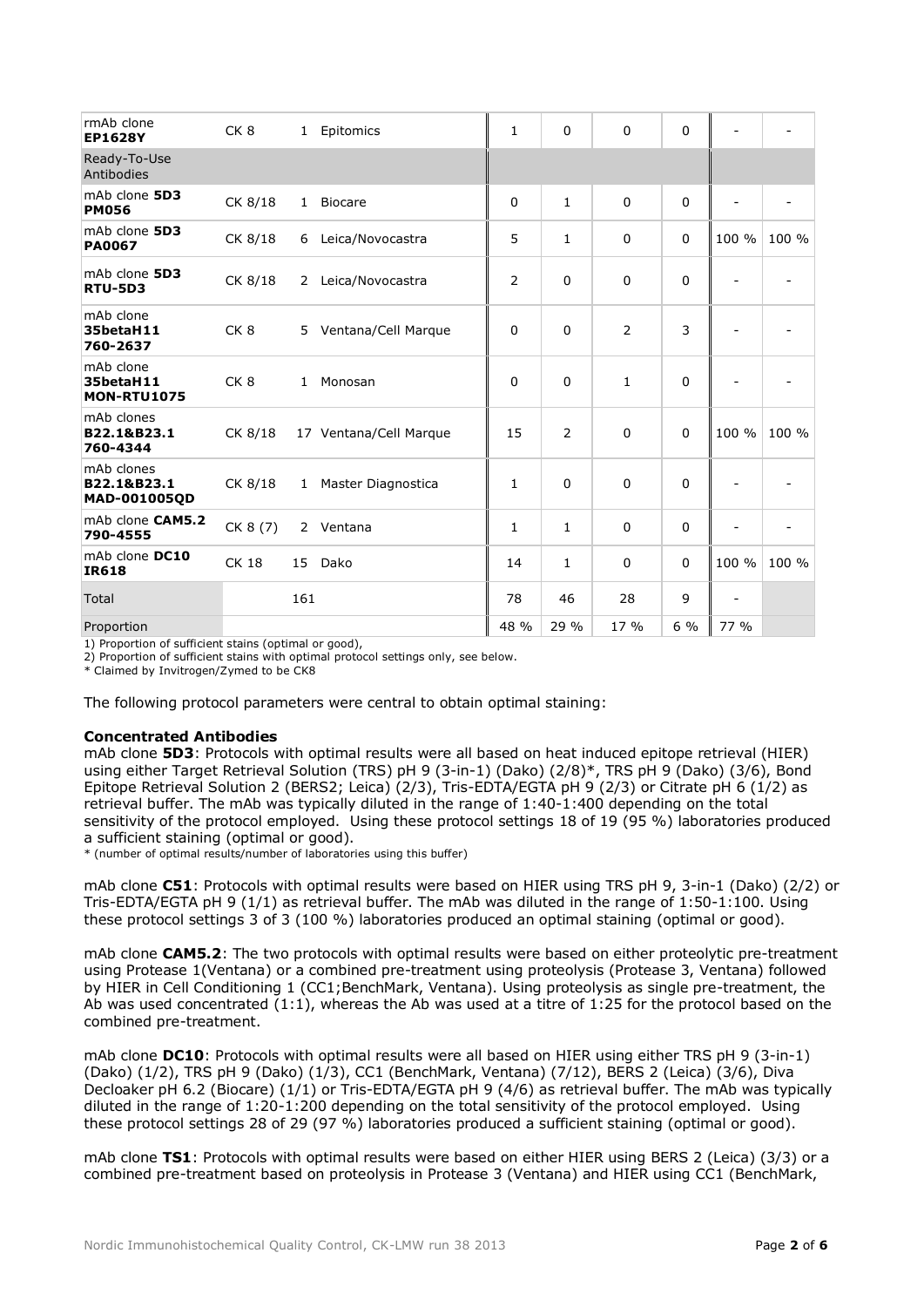Ventana) (1/1) as retrieval buffer. The mAb was diluted in the range of 1:50-1:1.000 depending on the total sensitivity of the protocol employed. Using these protocol settings 4 of 4 (100 %) produced an optimal staining.

rmAb clone **EP17**: Protocols with optimal results were based on HIER using CC1 (BenchMark, Ventana) (3/3) as the retrieval buffer. The mAb was diluted 1:100.

rmAb clone **EP1628Y**: The protocol with an optimal result was based on HIER using TRS pH 9 (3-in-1) (Dako) (1/1) as the retrieval buffer. The mAb was diluted 1:600.

Table 2 summarizes the overall proportion of optimal staining results using the two most frequently used concentrated Abs and IHC stainer platforms.

| $10010$ cf. whening i counts for which would concentrated directories on the schematic spectrum. |                                   |                   |            |                      |                       |                          |  |  |  |  |
|--------------------------------------------------------------------------------------------------|-----------------------------------|-------------------|------------|----------------------|-----------------------|--------------------------|--|--|--|--|
| Concentrated                                                                                     | <b>Dako</b>                       |                   |            | Ventana              | Leica                 |                          |  |  |  |  |
| antibodies                                                                                       | <b>Autostainer Link / Classic</b> |                   |            | BenchMark XT / Ultra | <b>Bond III / Max</b> |                          |  |  |  |  |
|                                                                                                  | <b>TRS pH 9.0</b>                 | <b>TRS pH 6.1</b> | CC1 pH 8.5 | $CC2$ pH $6.0$       | ER2 pH 9.0            | ER1 pH 6.0               |  |  |  |  |
| mAb clone                                                                                        | 36 %                              |                   | $0\%$      |                      | 67%                   | $\overline{\phantom{a}}$ |  |  |  |  |
| 5D3                                                                                              | $4/11**$                          |                   | 0/5        |                      | 2/3                   |                          |  |  |  |  |
| mAb clone                                                                                        | 67%                               |                   | 64 %       |                      | 50 %                  |                          |  |  |  |  |
| <b>DC10</b>                                                                                      | 2/3                               | -                 | 7/11       | -                    | 3/6                   | -                        |  |  |  |  |

| Table 2. Optimal results for CK-LMW using concentrated antibodies on the 3 main IHC systems* |  |  |  |  |
|----------------------------------------------------------------------------------------------|--|--|--|--|

\* Antibody concentration applied as listed above, HIER buffers and detection kits used as provided by the vendors of the respective platforms

\*\* (number of optimal results/number of laboratories using this buffer)

#### **Ready-To-Use Antibodies**

mAb clone **5D3** (prod. no. PA0067, Leica): Protocols with optimal results were based on HIER using BERS 1 or BERS 2 (Bond, Leica), 15-20 min incubation of the primary Ab and Bond Polymer Refine Detection (DS9800) as detection system. Using these protocol settings 5 of 5 (100 %) laboratories produced an optimal staining.

mAb clone **B22.1&B23.1** (prod. no. 760-4344, Ventana/Cell Marque): Protocols with optimal results were based either on HIER using mild or standard CC1 or a combined pre-treatment with Protease 2 or 3 for 4 – 8 min (Ventana) followed by HIER in CC1 (mild), 16-32 min incubation of the primary Ab and iView (760- 091), UltraView (760-500) or OptiView(760-700) as detection system. Using these protocol settings 16 of 16 (100 %) laboratories produced a sufficient staining (optimal or good).

mAb clone **CAM5.2** (prod. no. 790-4555, Ventana): The protocol with an optimal result was based on proteolysis in Protease 1 (Ventana) for 8 min, 32 min incubation of the primary Ab and UltraView (760- 500) as detection system. Using these protocol settings 1 of 1 (100 %) laboratory produced an optimal staining.

mAb clone **DC10** (prod. no. IR618, Dako): Protocols with optimal results were typically based on HIER in PT-Link using TRS pH 9 (3-in-1) or TRS pH 9 (efficient heating time 10-20 min at 95-99°C) and 20-30 min incubation of the primary Ab and EnVision FLEX/FLEX+ (K8000/K8002) as detection system. Using these protocol settings 15 of 15 (100 %) laboratories produced a sufficient staining (optimal or good).

The most frequent causes of insufficient staining were:

- Less successful antibodies (all 6 protocols based on the mAb clone 35BH11 gave an insufficient result)
- Less successful performance of the mAb clone 5D3 on the BenchMark platform (Ventana)
- Inappropriate epitope retrieval (e.g. enzymatic pre-treatment for the mAb clones 5D3)
- Too low concentration of the primary Ab.

In this assessment and in concordance with the previous CK-LMW assessments in NordiQC, the prevalent feature of an insufficient staining was a too weak or false negative reaction of the cells expected to be demonstrated. The majority of the laboratories were able to demonstrate CK-LMW in structures with highlevel antigen expression as epithelial cells of the appendix and the bile ducts of the liver, whereas the demonstration of CK-LMW in structures with a reduced and low-level antigen expression such as the hepatocytes and the neoplastic cells of the neuroendocrine carcinoma was more difficult and only seen with appropriate protocol settings.

The choice of the primary Ab had a great impact on the pass rate, as the proportion of sufficient results varied between  $0\%$  (mAb clone 35BH11, n=6) and 98 % (mAb clone DC10, n= 47).

It was also observed that the choice of epitope retrieval method has to be tailored to the individual primary Ab. For the mAb clone 5D3 applied as a concentrate, all 6 of 6 protocols based on proteolytic pretreatment gave an insufficient result. If HIER was performed as the epitope retrieval method and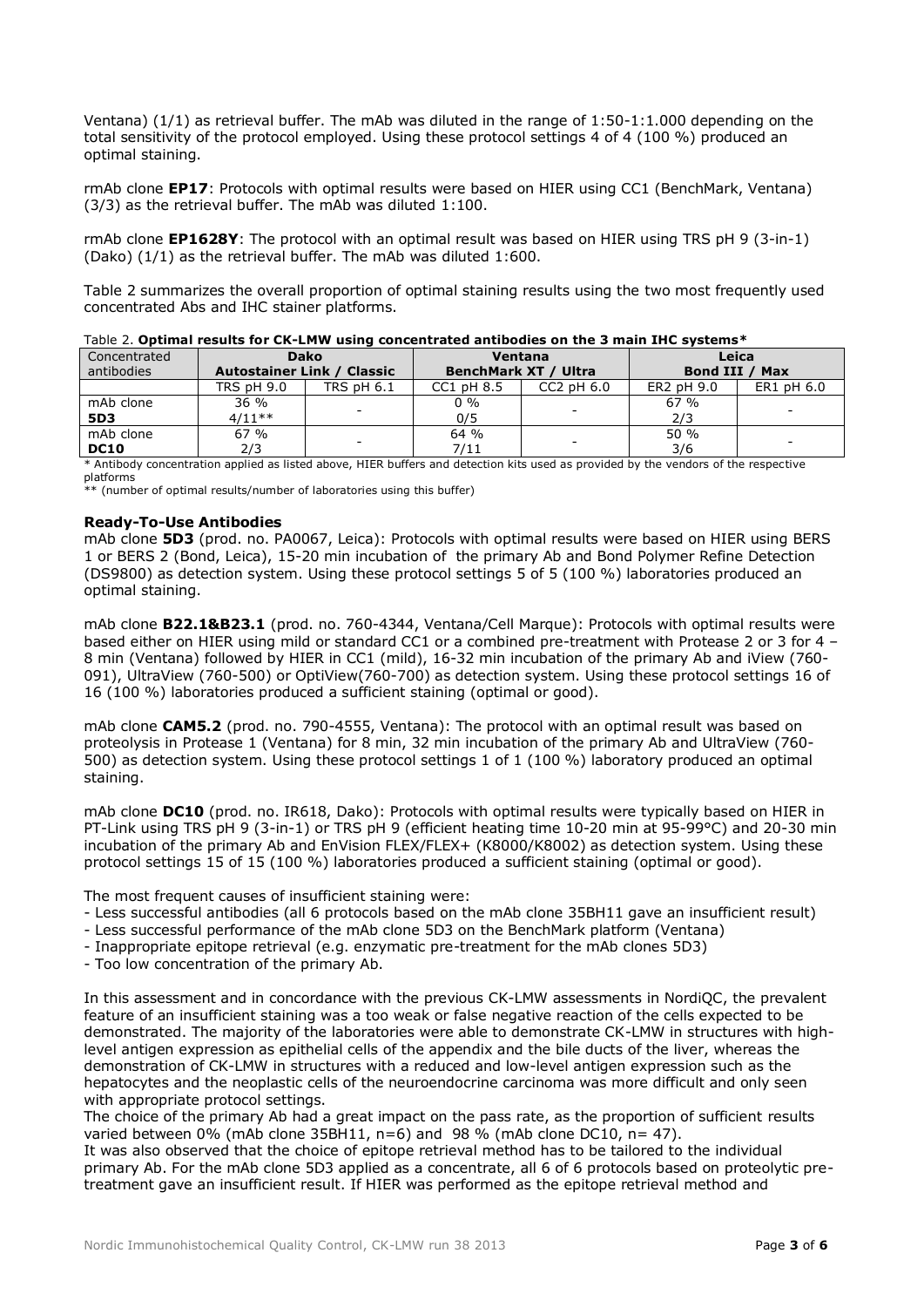otherwise similar protocol settings were applied, a pass rate of 95 % was seen, out of which 45 % was optimal. For unexplained reasons, the mAb clone 5D3 gave an insufficient result (5/5) on the BenchMark IHC platforms (Ventana) despite the protocols were based on HIER in CC1.

Otherwise identical protocols for the mAb clone 5D3 gave sufficient and optimal results on the corresponding IHC platforms from Leica and Dako.

In this context the vendors' data sheets for the mAb clone 5D3 give misleading guidelines concerning the epitope retrieval: Thermo Scientific / NeoMarkers and Biocare both recommend proteolysis as pretreatment for the mAb clone 5D3, while Leica / Novocastra recommends HIER for the clone when sold as a Ready-To-Use format prod. no. PA0067, but proteolysis for the concentrated format!

The impact of the choice of primary Ab and epitope retrieval is illustrated in table 3, where the cumulated data for the 4 most widely used clones in the last five assessments for CK-LMW is listed. Note, e.g., the over-all pass rate of 62 % for the mAb clone 5D3, compared to 81 % when HIER was applied and 11 % when protease was used.

Table 3. **Pass rates for four CK-LMW clones using different epitope retrieval methods**

| Pass rate for run 16, 20, 25, 33 & 38 |           |                          |             |                 |                   |            |                      |             |  |
|---------------------------------------|-----------|--------------------------|-------------|-----------------|-------------------|------------|----------------------|-------------|--|
|                                       |           | Total                    | <b>HIER</b> |                 | Prot. pre-treatm. |            | $HIER + proteolysis$ |             |  |
|                                       | Protocols | Sufficient               | Protocols   | Sufficient      | Protocols         | Sufficient | Protocols            | Sufficient  |  |
| mAb clone CAM 5.2                     | 126       | 56 (44 %)                | 41          | (34 %)<br>14    | 66                | 39 (59 %)  |                      | $3(33\%)$   |  |
| mAb clone DC10                        | 159       | 151 (95 %)               | 158         | 149 (95 %)      |                   |            |                      | $2(100\% )$ |  |
| mAb clone 5D3                         | 107       | $(62 \frac{9}{6})$<br>66 | 80          | $(81 \%)$<br>65 | 27                | $(11 \%)$  |                      |             |  |
| mAb clone 35BH11                      | 54        | $(11 \%)$<br>6.          | 32          | $13\%$          | 22                | $(11 \%)$  |                      |             |  |

## **Controls**

In this assessment and as observed in the previous NordiQC assessments, liver is a recommendable positive control for CK-LMW. Virtually all the hepatocytes must show an at least moderate predominantly membranous staining reaction, while the epithelial cells lining the bile ducts must show a strong cytoplasmic staining reaction. No staining should be seen in the connective tissue and lymphocytes in the portal rooms. Appendix cannot be recommended as positive control as the epithelial cells express a high concentration of CK-LMW and thus cannot be used to calibrate the protocol for CK-LMW to demonstrate CK-LMW in low antigen expressing cells and neoplasias.

Basal squamous cells in the esophaus will display a weak to moderate cytoplasmic staining reaction if using Abs towards CK8 as e.g. the rmAb clone EP17.

## **Performance history**

This was the 6th assessment of CK-LMW in NordiQC.A small increase in the pass rates was seen compared to previous runs. Many factors may contribute to the improved proportion of sufficient results. The tailored recommendations given to the laboratories obtaining an insufficient result seem to have a positive impact. In run 33, 40 laboratories were given a tailored recommendation and subsequently submitted a staining in this run. 19 laboratories followed the recommendation of which 16 (84 %) improved to a sufficient result, while 21 laboratories did not change their protocol and only 5 of these obtained a sufficient result (24 %). Recommendations given to laboratories using the mAb clone 5D3 on the Ventana BenchMark platform were less successful.

The improved pass rate was also related to the high quality and extended use of the Ready-To-Use (RTU) systems for CK-LMW from the three main providers Ventana, Dako and Leica as the RTU systems from these companies in this assessment showed a pass-rate of 100 % thus being superior to in-house validated protocols for CK-LMW based on the same clones.

| Table 4. Proportion of sufficient results for CK-LMW in six NordiQC runs |
|--------------------------------------------------------------------------|
|--------------------------------------------------------------------------|

|                        | Run 9 2003 | 16 2006<br>Run | Run 20 2007 | Run 25 2009 | Run 33 2011 | 38 2013<br>Run |
|------------------------|------------|----------------|-------------|-------------|-------------|----------------|
| Participants,<br>$n =$ | 54         | 66             |             | 99          | 141         | 161            |
| Sufficient<br>results  | 57 %       | 45 %           | 67%         | 66 %        | 64 %        | 77 %           |

## **Conclusion**

The mAb clones **5D3**, **C51**, **DC10**, **B22.1&B23.1** and the rmAb clones **EP17** and **EP1628Y** could all be used to obtain an optimal staining result for CK-LMW. The epitope retrieval and protocol settings have to be specifically tailored to each of the clones/cocktails. The mAb clone 5D3 gave an inferior performance on the BenchMark IHC platform (Ventana) and misleading data-sheets are still provided by the vendors for the concentrated format of this clone.

The Ready-To-Use formats for the mAb clones B22.1&B23.1 (Ventana), DC10 (Dako) and 5D3 (Leica) gave a pass rate of 100 %.

Liver is an appropriate positive control for CK-LMW: The majority of hepatocytes must show an at least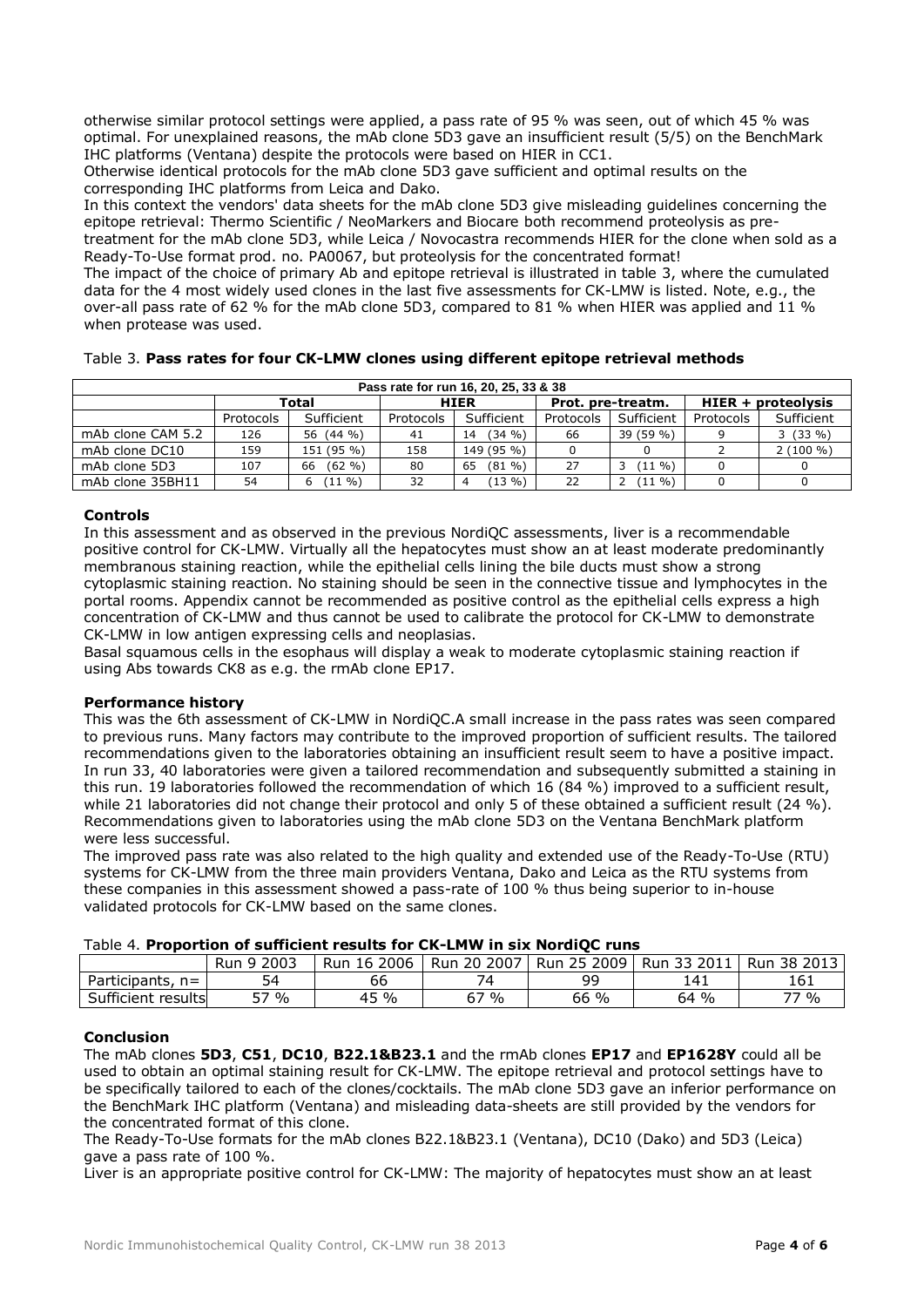moderate staining with an enhancement along the cell membranes.



#### Fig. 1a

Optimal staining for CK LMW of the appendix using the mAb clone 5D3 for CK 8/18 optimally calibrated, HIER in an alkaline buffer and performed on the Autostainer Link stainer, Dako.

Virtually all the columnar epithelial cells show a strong cytoplasmic staining reaction, while no background staining is seen.

Also compare with Figs. 2a - 3a, same protocol.

Fig. 1b

Insufficient staining for CK LMW of the appendix using the mAb clone 5D3 for CK 8/18, HIER in an alkaline buffer and performed on the BenchMark ULTRA stainer, Ventana same field as in Fig. 1a. The mAb clone 5D3 gave same insufficient staining result by all protocol settings used on the BenchMark stainers.

Only the luminal columnar epithelial cells show a moderate to strong cytoplasmic staining, while virtually no staining is seen in the basal part of the crypts. Also compare with Figs. 2b - 3b, same protocol.



#### Fig. 2a

Optimal staining for CK LMW of the liver using the same protocol as in Fig. 1a.

The majority of the hepatocytes show a distinct, moderate staining reaction with a membrane enhancement, while the columnar epithelial cells of the bile ducts show a strong cytoplasmic staining reaction. Same protocol used in Figs. 1a - 3a.



Fig. 2b

Insufficient staining for CK LMW of the liver using the same protocol as in Fig. 1b - same field as in Fig. 2a. Only the bile duct epithelial cells are demonstrated, while the hepatocytes are almost negative. Same protocol used in Figs. 1b - 3b.